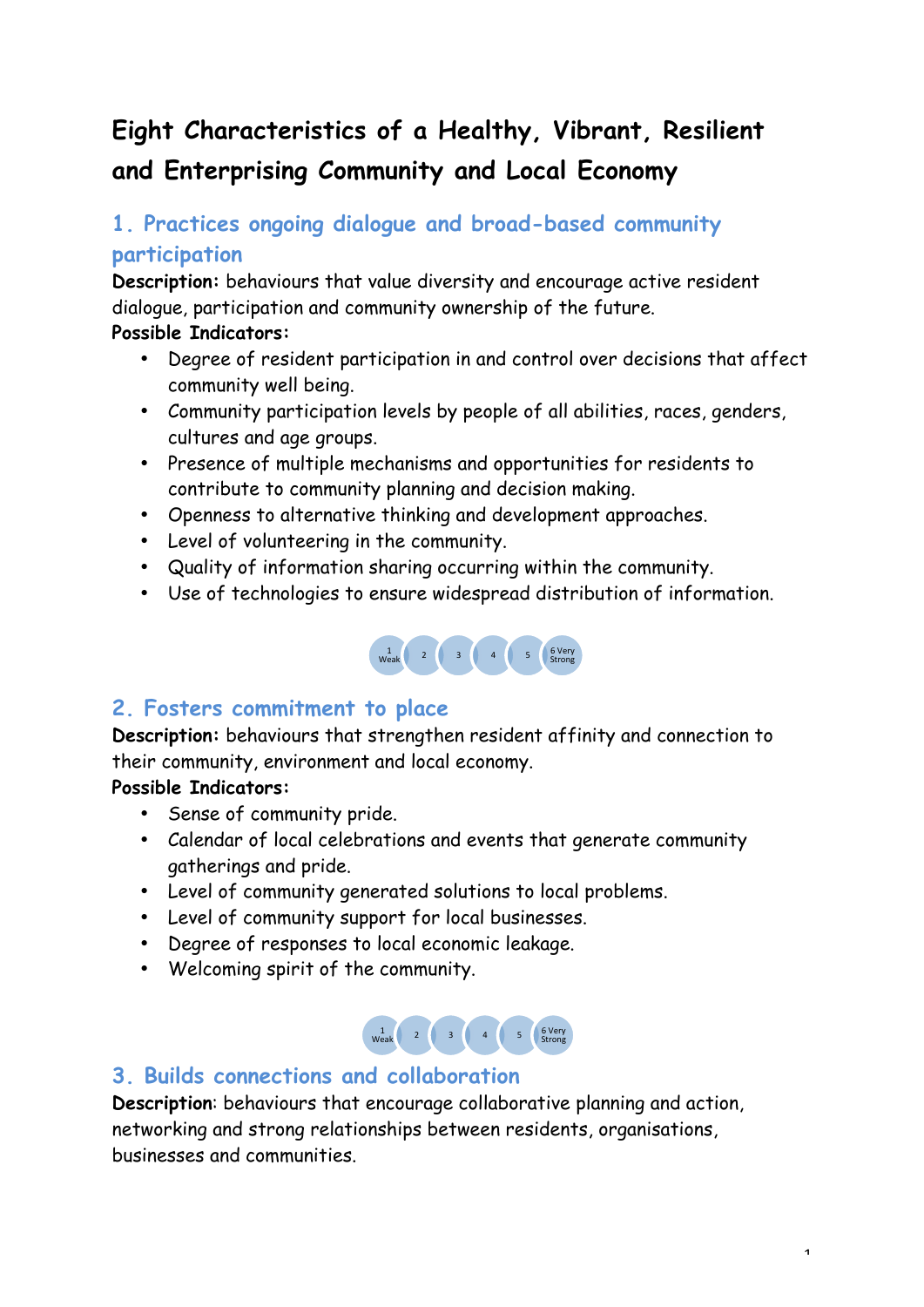#### **Possible Indicators:**

- Level of local commitment toward collaborative actions and consensus building.
- Existence of mechanisms for cooperation between organisations.



## **4. Knows itself and builds on existing assets**

**Description:** behaviours that discover, map and connect the capacities, passions, resources and relationships of the community.

#### **Possible Indicators:**

- Presence of mechanisms which map and connect community assets and capacities.
- Degree to which the resources of the whole community are drawn upon.
- Community awareness of its assets, capacities and windows of opportunity.



#### **5. Shapes its future**

**Description:** behaviours that enable a shared community vision of the future, as reflected in practical community goals, action plans and ranked priorities, coupled with a desire not to jeopardise the well-being of future generations.

#### **Possible Indicators:**

- Many and diverse opportunities for community conversation
- Creation of a community vision and community agenda that are widely supported shared and understood.
- Ability of the community to mobilise all sectors of the community around priorities.
- The balance between economy, environment and community well being.
- The focus on specific community actions to enhance community life.
- Use of performance measures and community indicators to enhance the flow of information and accountability to all residents, as well as providing guidance on whether the community is moving toward or away from stated goals.